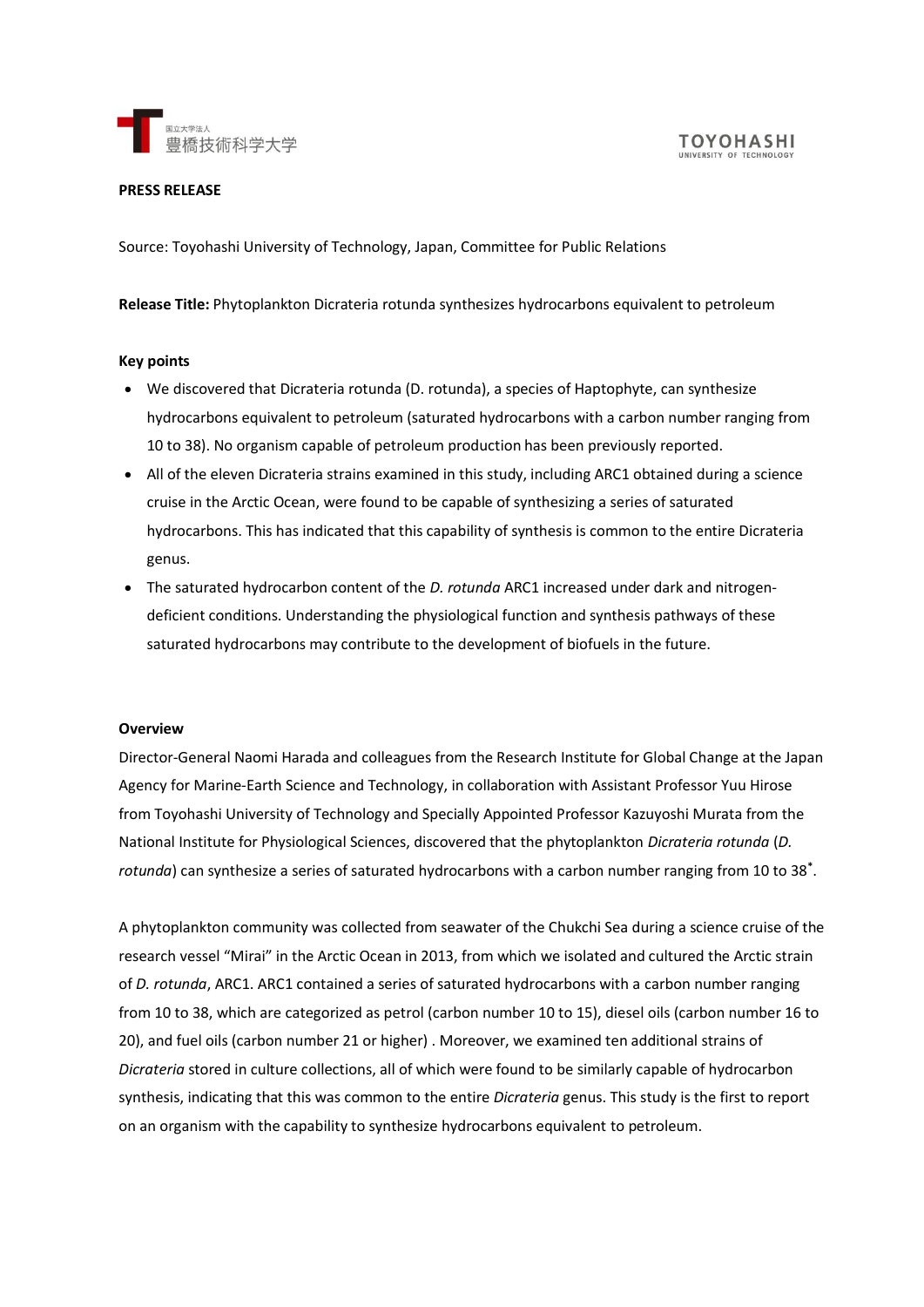

The capability of the ARC1 strain to synthesize saturated hydrocarbons was shown to increase depending on the environmental conditions , and the findings of this study are expected to contribute to the development of biofuels in the future.

This study was supported by JSPS Grants-in-Aid for Scientific Research JP22221003 and JP15H05712.

### **Reference**

Naomi Harada, Yuu Hirose, Song Chihong, Hirofumi Kurita, Miyako Sato, Jonaotaro Onodera, Kazuyoshi Murata, Fumihiro Itoh (2021) "A novel characteristic of a phytoplankton as a potential source of straightchain alkanes" *Sci. Rep.* **11,** 14190, 10.1038/s41598-021-93204-w.

## **Supplemental information**

**\***Saturated hydrocarbons: Organic compounds composed of carbon and hydrogen. Saturated hydrocarbon with the smallest mass number is methane  $(CH_4)$ , which has a carbon number of one.

### **Further information**

Toyohashi University of Technology 1-1 Hibarigaoka, Tempaku, Toyohashi, Aichi Prefecture, 441-8580, JAPAN Inquiries: Committee for Public Relations E-mail: press@office.tut.ac.jp Toyohashi University of Technology founded in 1976 as a National University of Japan is a research institute in the fields of mechanical engineering, advanced electronics, information sciences, life sciences, and architecture.

Website: https://www.tut.ac.jp/english/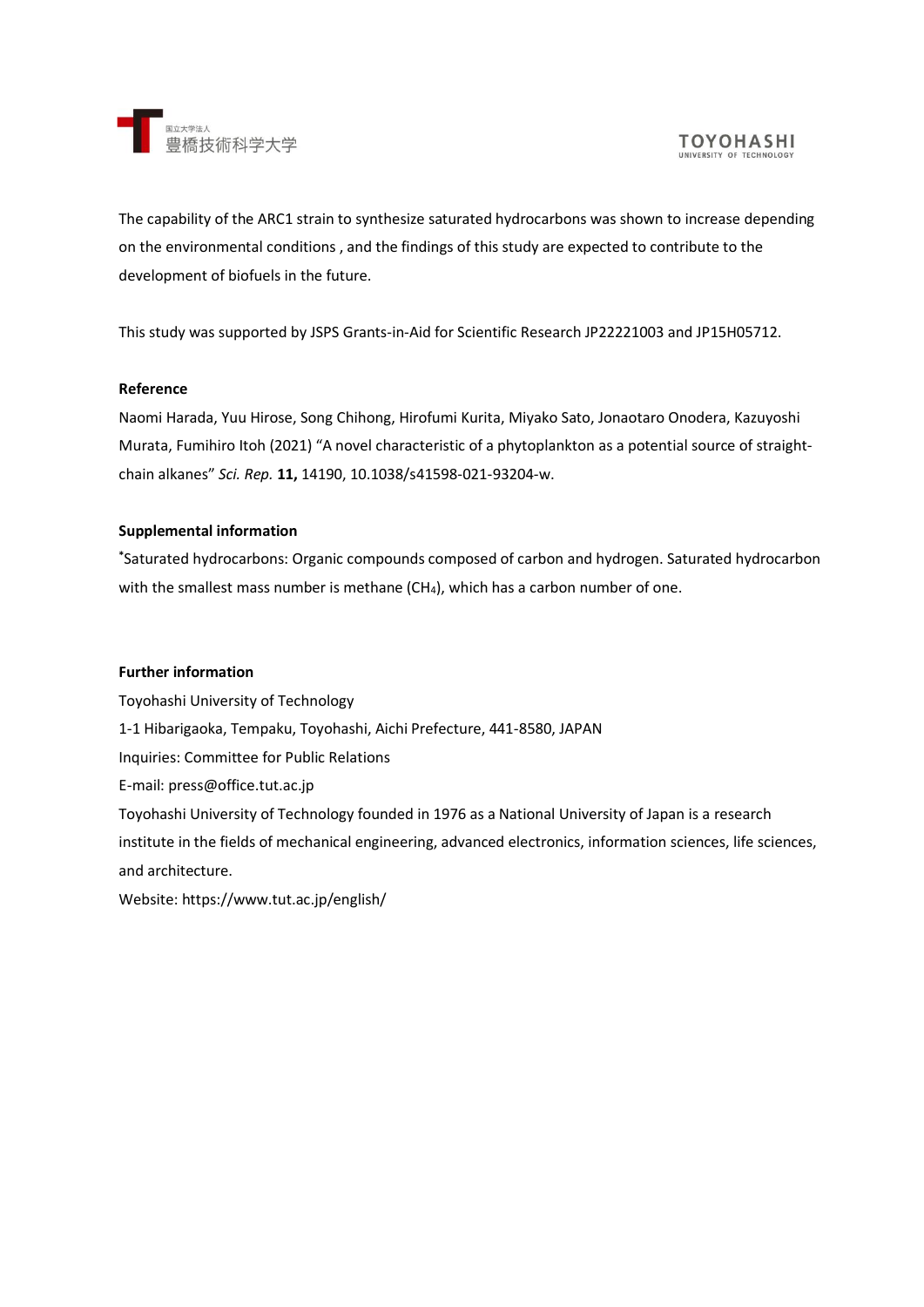

**TOYOHASHI** UNIVERSITY OF TECHNOL

Figure1:



Title: Sampling site of the Arctic strain ARC1 of *D. rotunda* in the Arctic Ocean (the Chukchi Sea) Caption: Sampling site of the Arctic strain ARC1 of *D. rotunda* in the Arctic Ocean (the Chukchi Sea) The red circle indicates 70° 0.06ʹ N, 168° 44.96ʹ W.

Figure2:

 $a)$ 



Title: Photographs of the Arctic strain ARC1 of *D. rotunda*

Caption: a) Photographs of the Arctic strain ARC1 of *D. rotunda* captured by bright field microscopy (upper left), fluorescence microscopy (lower left), and electron microscopy (right). b) A 3D structure of ARC1 cell reconstructed from multiple electron microscope images.